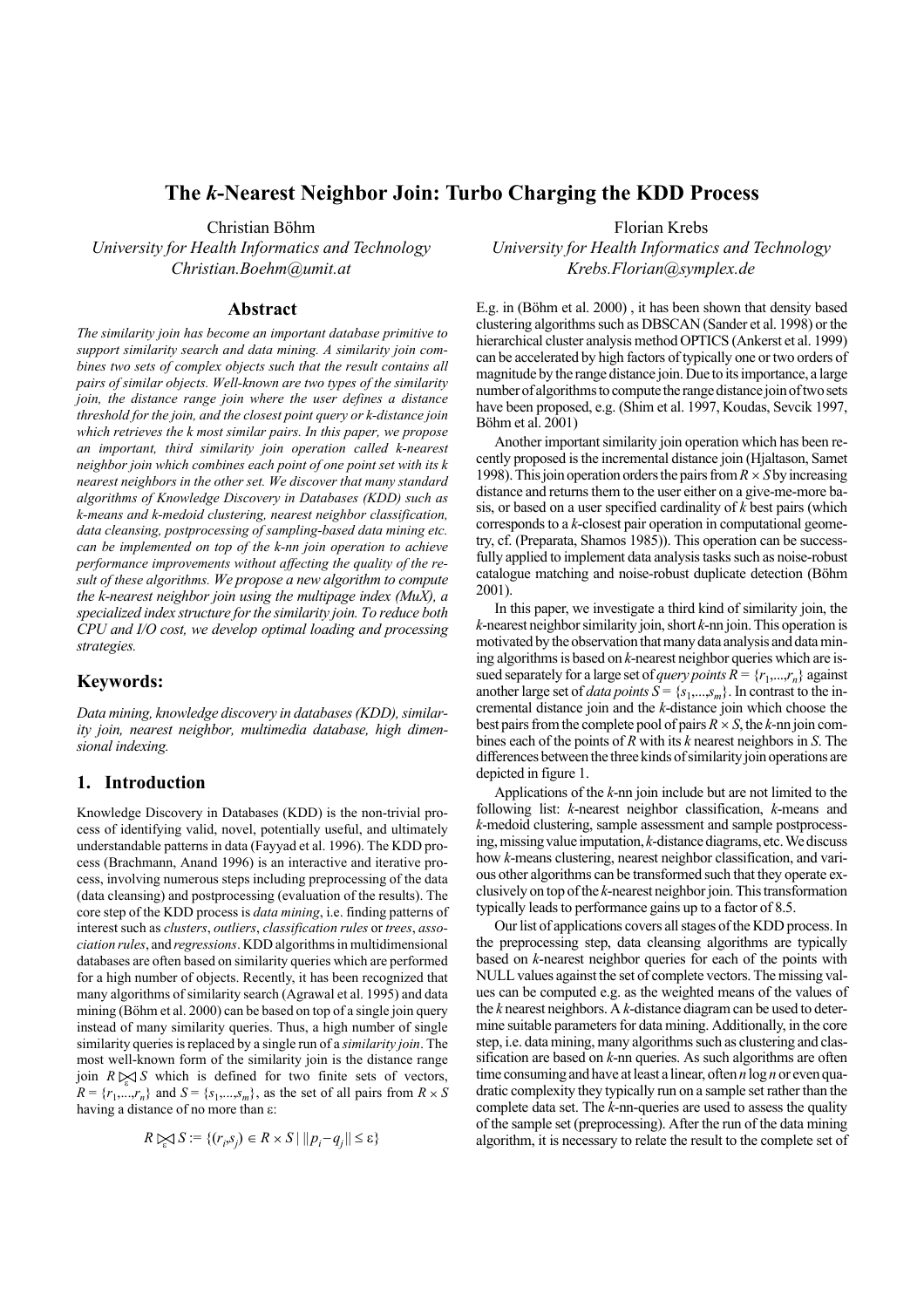

**Figure 1. Difference between similarity join operations**

database points (Breunig et al 2001). The typical method for doing that is again a *k*-nn-query for each of the database points with respect to the set of classified sample points. In all these algorithms, it is possible to replace a large number of *k*-nn queries which are originally issued separately, by a single run of a *k*-nn join. Therefore, the *k*-nn join gives powerful support for all stages of the KDD process.

The remainder of this paper which is an extended version of (Böhm, Krebs 2001) is organized as follows: In section 2, we give a classification of the well-known similarity join operations and review the related work. In section 3, we define the new operation, the *k*-nearest neighbor join. Section 4 is dedicated to applications of the *k*-nn join. We show exemplary, that typical data mining methods can be easily implemented on top of the join. In section 5, we develop an algorithm for the *k*-nn join which applies suitable loading and processing strategies on top of the multipage index (Böhm, Kriegel 2001), an index structure which is particularly suited for high-dimensional similarity joins, in order to reduce both CPU and I/O cost and efficiently compute the *k*-nn join. The experimental evaluation of our approach is presented in section 6 and section 7 concludes the paper.

# **2. Related work**

In the relational data model a join means to combine the tuples of two relations *R* and *S* into pairs if a *join predicate* is fulfilled. In multidimensional databases, *R* and *S* contain points (feature vectors) rather than ordinary tuples. In a *similarity join*, the join predicate is similarity, e.g. the Euclidean distance between two feature vectors.

### **2.1 Distance range based similarity join**

The most prominent and most evaluated similarity join operation is the distance range join. Therefore, the notions *similarity join* and *distance range join* are often used interchangeably. Unless otherwise specified, when speaking of *the similarity join*, often the distance range join is meant by default. For clarity in this paper, we will not follow this convention and always use the more specific notions. As depicted in figure 1a, the distance range join  $R \geq S$ of two multidimensional or metric sets *R* and *S* is the set of pairs where the distance of the objects does not exceed the given parameter ε:

**Definition 1** Distance Range Join (ε-Join)

The distance range join  $R \ge S$  of two finite multidimensional or metric sets *R* and *S* is the set

$$
R \, \trianglerighteq \, S := \{ (r_i, s_j) \in R \times S : ||r_i - s_j|| \le \varepsilon \}
$$

The distance range join can also be expressed in a SQL like fashion:

#### **SELECT** \* **FROM** *R*, *S* **WHERE** ||*R*.obj − *S*.obj|| ≤ ε

In both cases,  $\left\| \cdot \right\|$  denotes the distance metric which is assigned to the multimedia objects. For multidimensional vector spaces,  $\left\| \cdot \right\|$ usually corresponds to the Euclidean distance. The distance range join can be applied in density based clustering algorithms which often define the local data density as the number of objects in the ε-neighborhood of some data object. This essentially corresponds to a self-join using the distance range paradigm.

Like for plain range queries in multimedia databases, a general problem of distance range joins from the users' point of view is that it is difficult to control the result cardinality of this operation. If  $\varepsilon$  is chosen too small, no pairs are reported in the result set (or in case of a self join: each point is only combined with itself). In contrast, if ε is chosen too large, each point of *R* is combined with every point in *S* which leads to a quadratic result size and thus to a time complexity of any join algorithm which is at least quadratic; more exactly  $o$  ( $|R|\cdot|S|$ ). The range of possible  $\varepsilon$ -values where the result set is non-trivial and the result set size is sensible is often quite narrow, which is a consequence of the curse of dimensionality. Provided that the parameter ε is chosen in a suitable range and also adapted with an increasing number of objects such that the result set size remains approximately constant, the typical complexity of advanced join algorithms is better than quadratic.

Most related work on join processing using multidimensional index structures is based on the *spatial join*. We adapt the relevant algorithms to allow distance based predicates for multidimensional point databases instead of the intersection of polygons. The most common technique is the *R-tree Spatial Join (RSJ)* (Brinkhoff et al 1993) which processes R-tree like index structures built on both relations *R* and *S*. RSJ is based on the lower bounding property which means that the distance between two points is never smaller than the distance (the so-called mindist, cf. figure 2) between the regions of the two pages in which the points are stored. The RSJ algorithm traverses the indexes of *R* and *S* synchronously. When a pair of directory pages  $(P_R, P_S)$  is under consideration, the algorithm forms all pairs of the child pages of  $P_R$  and  $P_S$  having distances of at most ε. For these pairs of child pages, the algorithm is called recursively, i.e. the corresponding indexes are traversed in a depth-first order. Various optimizations of RSJ have been pro-



<sup>ε</sup> **Figure 2. mindist for the similarity join on R-trees**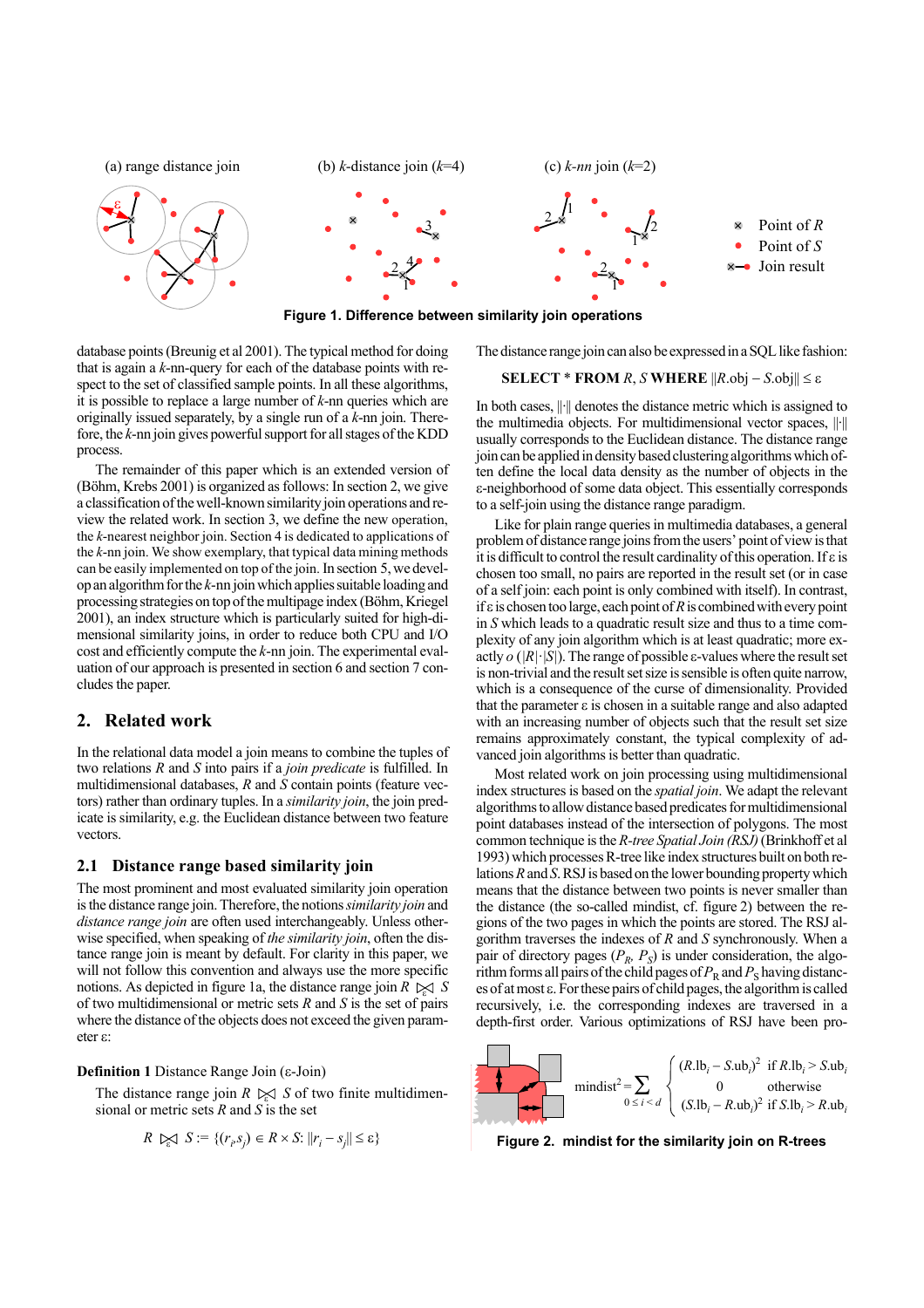posedsuch as the *BFRJ-algorithm* (Huang et al. 1997) which traverses the indexes according to a breadth-first strategy.

Recently, index based similarity join methods have been analyzed from a theoretical point of view. (Böhm, Kriegel 2001) proposes a cost model based on the concept of the Minkowski sum (Berchtold et al. 1997) which can be used for optimizations such as page size optimization. The analysis reveals a serious optimization conflict between CPU and I/O time. While the CPU requires fine-grained partitioning with page capacities of only a few points per page, large block sizes of up to 1 MB are necessary for efficient I/O operations. Optimizing for CPU deteriorates the I/O performance and vice versa. The consequence is that an index architecture is necessary which allows a separate optimization of CPU and I/O operations. Therefore, the authors propose the *Multipage Index* (*MuX*), a complex index structure with large pages (optimized for I/O) which accommodate a secondary search structure (optimized for maximum CPU efficiency). It is shown that the resulting index yields an I/O performance which is similar to the I/O optimized R-tree similarity join and a CPU performance which is close to the CPU optimized R-tree similarity join.

If no multidimensional index is available, it is possible to construct the index on the fly before starting the join algorithm. Several techniques for bulk-loading multidimensional index structures have been proposed (Kamel, Faloutsos 1994, van den Bercken et al. 1997). The *seeded tree method* (Lo, Ravishankar 1994) joins two point sets provided that only one is supported by an R-tree. The partitioning of this R-tree is used for a fast construction of the second index on the fly. The *spatial hash-join* (Lo, Ravishankar 1994, Patel, DeWitt 1996) decomposes the set *R* into a number of partitions which is determined according to given system parameters.

A join algorithm particularly suited for similarity self joins is the ε*-kdB-tree* (Shim et al. 1997). The basic idea is to partition the data set perpendicularly to one selected dimension into stripes of width ε to restrict the join to pairs of subsequent stripes. To speed up the CPU operations, for each stripe a main memory data structure, the ε-kdB-tree is constructed which also partitions the data set according to the other dimensions until a defined node capacity is reached. For each dimension, the data set is partitioned at most once into stripes of width ε. Finally, a tree matching algorithm is applied which is restricted to neighboring stripes. Koudas and Sevcik have proposed the *Size Separation Spatial Join* (Koudas, Svcik 1997) and the *Multidimensional Spatial Join* (Koudas, Sevcik 1998) which make use of space filling curves to order the points in a multidimensional space. An approach which explicitly deals with massive data sets and thereby avoids the scalability problems of existing similarity join techniques is the *Epsilon Grid Order (EGO)* (Böhm et al 2001). It is based on a particular sort order of the data points which is obtained by laying an equi-distant grid with cell length ε over the data space and then compares the grid cells lexicographically.

### **2.2 Closest pair queries**

It is possible to overcome the problems of controlling the selectivity by replacing the range query based join predicate using conditions which specify the selectivity. In contrast to range queries which retrieve potentially the whole database, the selectivity of a (*k*-) closest pair query is (up to tie situations) clearly defined. This operation retrieves the *k* pairs of  $R \times S$  having minimum distance. (cf. figure 1b) Closest pair queries do not only play an important role in the database research but have also a long history in computational geometry (Preparata, Shamos 1985). In the database context, the operation has been introduced by Hjaltason and Samet (Hjaltason, Samet 1998) using the term (*k-*) *distance join*. The (*k*-)closest pair query can be formally defined as follows:

# **Definition 2** (*k*-) Closest Pair Query *R*  $\underset{k \in \mathbb{N}}{\bowtie} S$

 $R \geq S$  is the smallest subset of  $R \times S$  that contains at least k pairs of points and for which the following condition holds: *k*-CP  $∀ (r,s) ∈ R ⪯_{k\in\mathbb{P}} S, ∀ (r\cdot,s\cdot) ∈ R × S \setminus R ⋯_{k\in\mathbb{P}} S: ||r-s|| < ||r\cdot-s\cdot||$  (1)

This definition directly corresponds to the definition of (*k*-) nearest neighbor queries, where the single data object *o* is replaced by the pair (*r,s*). Here, tie situations are broken by enlargement of the result set. It is also possible to change definition 2 such that the tie is broken non-deterministically by a random selection. (Hjaltason, Samet 1998) defines the closest pair query (non-deterministically) by the following SQL statement:

#### **SELECT** \* **FROM** *R*, *S* **ORDER BY** ||*R*.obj − *S*.obj|| **STOP AFTER** *k*

We give two more remarks regarding self joins. Obviously, the closest pairs of the selfjoin  $R \succeq R$  are the *n* pairs  $(r_i, r_i)$  which have trivially the distance 0 (for any distance metric), where  $n = |R|$  is the cardinality of *R*. Usually, these trivial pairs are not needed, and, therefore, they should be avoided in the **WHERE** clause. Like the distance range selfjoin, the closest pair selfjoin is symmetric (unless nondeterminism applies). Applications of closest pair queries (particularly self joins) include similarity queries like

- find all stock quota in a database that are similar to each other
- find music scores which are similar to each other
- noise-robust duplicate elimination in multimedia applications
- match two collections of arbitrary multimedia objects

Hjaltason and Samet (Hjaltason, Samet 1998) also define the distance semijoin which performs a GROUP BY operation on the result of the distance join. All join operations, *k*-distance join, incremental distance join and the distance semijoin are evaluated using a pqueue data structure where node-pairs are ordered by increasing distance.

The most interesting challenge in algorithms for the distance join is the strategy to access pages and to form page pairs. Analogously to the various strategies for single nearest neighbor queries such as (Roussopoulos et al. 1995) and (Hjaltason, Samet 1995), Corral et al. propose 5 different strategies including recursive algorithms and an algorithm based on a pqueue (Corral et al. 2000). (Shin et al. 2000) proposed a plane sweep algorithm for the node expansion for the above mentioned pqueue algorithm. In the same paper, Shim et al. also propose the *adaptive multi-stage algorithm* which employs aggressive pruning and compensation methods based on statistical estimates of the expected distance values.

### **3. The** *k***-nn-join**

The range distance join has the disadvantage of a result set cardinality which is difficult to control. This problem has been overcome by the closest pair query where the result set size (up to the rare tie effects) is given by the query parameter *k*. However, there are only few applications which require the consideration of the *k* best pairs of two sets. Much more prevalent are applications such as classification or clustering where each point of one set must be combined with its *k* closest partners in the other set, which is exact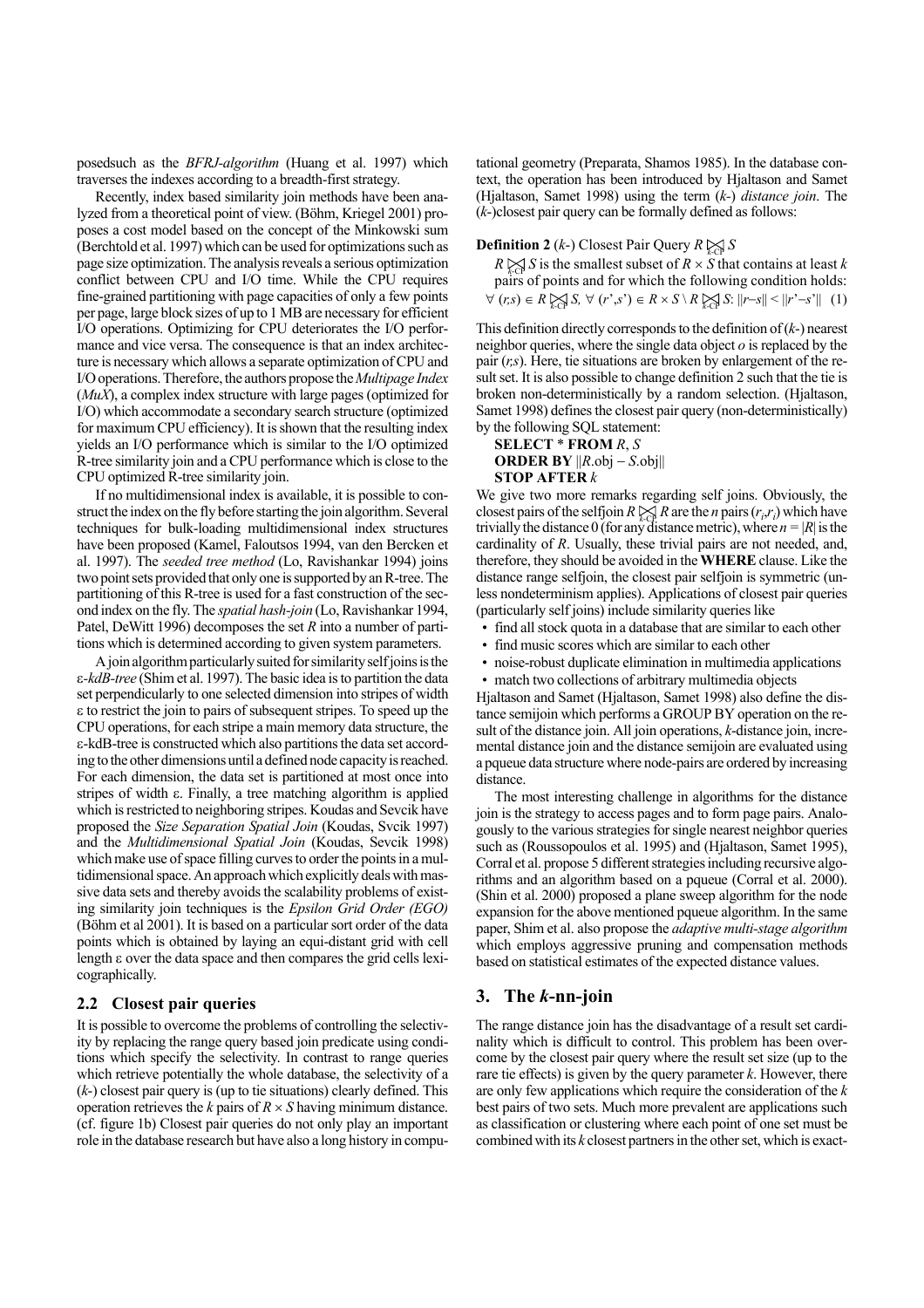ly the operation that corresponds to our new *k*-nearest neighbor similarity join (cf. figure 1c). Formally, we define the *k*-nn join as follows:

# **Definition 3** *k*-nn Join  $R \not\hspace{-1.2pt}\swarrow_{k\text{-}nn} S$

 $R \ge S$  is the smallest subset of  $R \times S$  that contains for each point of *R* at least *k* points of *S* and for which the following condition holds:

$$
\forall (r,s) \in R \underset{k\text{-}nn}{\triangleright} S, \forall (r,s') \in R \times S \setminus R \underset{k\text{-}nn}{\triangleright} S: ||r-s|| < ||r-s'|| \quad (2)
$$

In contrast to the closest pair query, here it is guaranteed that each point of *R* appears in the result set exactly *k* times. Points of *S* may appear once, more than once (if a point is among the *k*-nearest neighbors of several points in *R*) or not at all (if a point does not belong to the *k-*nearest neighbors of any point in *R*). Our *k*-nn join can be expressed in an extended SQL notation:

$$
SELECT * FROM R,
$$

( **SELECT** \* FROM *S* **ORDER BY** ||*R*.obj − *S*.obj|| **STOP AFTER** *k* )

The closest pair query applies the principle of the nearest neighbor search (finding *k* best *things*) on the basis of the pairs. Conceptually, first all pairs are formed, and then, the best *k* are selected. In contrast, the *k*-nn join applies this principle on a basis "per point of the first set". For each of the points of *R*, the *k* best join partners are searched. This is an essential difference of concepts.

Again, tie situations can be broken deterministically by enlarging the result set as in this definition or by random selection. For the selfjoin, we have again the situation that each point is combined with itself which can be avoided using the WHERE clause. Unlike the ε-join and the *k*-closest pair query, the *k*-nn selfjoin is not symmetric as the nearest neighbor relation is not symmetric. Equivalently, the join  $R \underset{k=m}{\times} S$  which retrieves the *k* nearest neighbors for each point of *R* is essentially different from  $S \underset{k \text{--}nn}{\triangleright} R$  which retrieves the nearest neighbors of each *S*-point. This is symbolized in our symbolic notation which uses an *asymmetric* symbol for the *k*-nn join in contrast to the other similarity join operations.

# **4. Applications**

### **4.1** *k***-Means and** *k***-Medoid Clustering**

The *k*-means method (cf. Han, Kamber 2000) is the most important and most widespread approach to *clustering.* For *k*-means clustering the number  $k$  of clusters to be searched must be previously known. The method determines *k* cluster centers such that each database point can be assigned to one of the centers to minimize the overall distance of the database points to their associated center points.

The basic algorithm for *k*-means clustering works as follows: In the initialization, *k* database points are randomly selected as tentative cluster centers. Then, each database point is associated to its closest center point and, thus, a tentative *cluster* is formed. Next, the cluster centers are redetermined as the means point of all points of the center, simply by forming the vector sum of all points of a (tentative) cluster. The two steps (1) point association and (2) cluster center redetermination are repeated until convergence (no more considerable change). It has been shown that (under several restrictions) the algorithm always converges. The cluster centers which are generated in step (2) are artificial points rather than database

points. This is often not desired, and therefore, the *k*-medoid algorithm always selects a database point as a cluster center.

The *k*-means algorithm is visualized in figure 3 using  $k = 3$ . At the left side (a)  $k = 3$  points (white symbols  $\Diamond \triangle \Box$ ) are randomly selected as initial cluster centers. Then in figure 3(b) the remaining data points are assigned to the closest center which is depicted by the corresponding symbols  $(\triangle \blacksquare)$ . The cluster centers are redetermined (moving arrows). The same two operations are repeated in figure 3(c). If the points are finally assigned to their closest center, no assignment changes, and, therefore, the algorithm terminates clearly having separated the three visible clusters. In contrast to density-based approaches, *k*-means only separates compact clusters, and the number of actual clusters must be previously known.

It has not yet been recognized in the data mining community that the point association step which is performed in each iteration of the algorithm corresponds to a  $(k = 1)$  nearest neighbor join between the set of center points (at the right side) and the set of database points (at the left side of the join symbol) because each database point is associated with its nearest neighbor among the center points:

# database-point-set  $\sum_{NN}$  center-point-set

During the iteration over the cursor of the join, it is also possible to keep track of changes and to redetermine the cluster center for the next iteration. The corresponding pseudocode is depicted in the following:

```
repeat
  change := false ;
  foreach (dp, cp) \in database-point-set \bigtimes_{\text{NN}} center-point-set do
    if dp center \neq cp id then change := \mathbf{true};
    dp.center := cp.id;
    cp.newsum := cp.newsum + dp.point ;
    cp.count := cp.count + 1;
  foreach cp \in center-point-set do
    cp.point := cp.newsum / cp.count ;
until ¬ change ;
```
### **4.2** *k***-Nearest Neighbor Classification**

Another very important data mining task is classification. Classification is somewhat similar to clustering (which is often called *unsupervised classification*). In classification, a part of the database objects is assigned to class labels (for our example of astronomy databases we have different classes of stars, galaxies, planets etc.)*.* For classification, also a set of objects without class label (newly detected objects) is given. The task is to determine the class labels for each of the unclassified objects by taking the properties of the classified objects into account. A widespread approach is to build up tree like structures from the classified objects where the nodes



**Figure 3.** *k***-Means Clustering**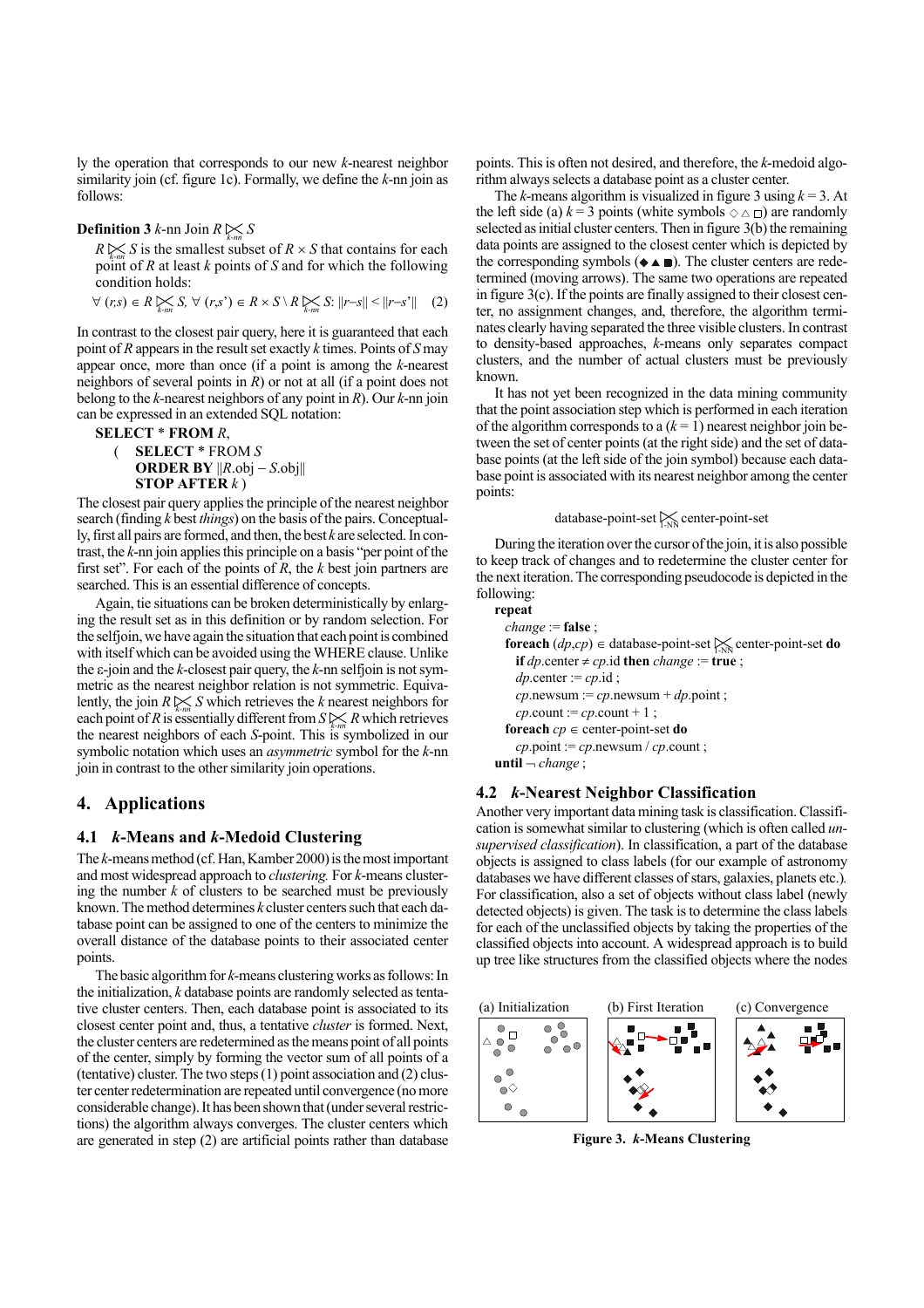

**Figure 4.** *k***-Nearest Neighbor Classification**

correspond to ranges of attribute values and the leaves indicate the class labels (called *classification trees* (cf. Han, Kamber 2000)). Another important approach is *k*-nearest neighbor classification (Hattori, Torii 1993). Here, for each unclassified object, a *k*-nearest neighbor query on the set of classified objects is evaluated (*k* is a parameter of the algorithm). The object is e.g. assigned to the class label of the majority of the resulting objects of the query.This principle is visualized in figure 4. As for each unclassified object a *k*-nn-query on the set of classified objects is evaluated, this corresponds again to a *k*-nearest neighbor join:

unclassified-point-set  $\sum_{k\text{-}nn}$  classified-point-set

# **4.3 Sampling Based Data Mining**

Data mining methods which are based on sampling often require a *k*-nearest neighbor join between the set of sample points and the complete set of original database points. Such a join is necessary, for instance, to assess the quality of a sample. The *k*-nearest neighbor join can give hints whether the sample rate is too small. Another application is the transfer of the data mining result onto the original data set after the actual run of the data mining algorithm (Breunig et al. 2001). For instance, if a clustering algorithm has detected a set of clusters in the sample set, it is often necessary to associate each of the database points to the cluster to which it belongs. This can be done by a  $k$ -nn join with  $k = 1$  between the point set and the set of sample points:

sample-set  $\sum_{k-m}$  point-set

The same is possible after sample based classification, trend detection etc.

# **4.4** *k***-Distance Diagrams**

The most important limitation of the DBSCAN algorithm is the difficult determination of the query radius ε. In (Sander et al. 1998) a method called *k*-distance diagram is proposed to determine a suitable radius ε. For this purpose, a number of objects (typically 5-20 percent of the database) is randomly selected. For these objects, a *k*-nearest neighbor query is evaluated where *k* corresponds to the parameter MIN\_PTS which will be used during the run of DB-



**Figure 5.** *k***-Distance Diagram**



**Figure 6. Index architecture of the multipage index**

SCAN. The resulting distances between the query points and the *k*-th nearest neighbor of each are then sorted and depicted in a diagram (cf. figure 5). Vertical gaps in that plot indicate distances that clearly separate different clusters, because there exist larger *k*-nearest neighbor distances (inter-cluster distances, noise points) and smaller ones (intra-cluster distance). As for each sample point a *k*-nearest neighbor query is evaluated on the original point set, this corresponds to a *k*-nn-join between the sample set and the original set:

sample-set 
$$
\underset{k\text{-}nn}{\sum}
$$
 point-set

If the complete data set is taken instead of the sample, we have a *k*-nn self join:

point-set  $\sum_{k\text{-}nn}$  point-set

# **5. Fast index scans for the** *k***-nn join**

In this section we develop an algorithm for the *k*-nn join which applies suitable loading and processing strategies on top of a multidimensional index structure, the multipage index (Böhm, Kriegel 2001), to efficiently compute the *k*-nn join. We have shown for the distance range join that it is necessary to optimize index parameters such as the page capacity separately for CPU and I/O performance. We have proposed a new index architecture (Multipage Index, MuX) depicted in figure 6 which allows such a separate optimization. The index consists of large pages which are optimized for I/O efficiency. These pages accommodate a secondary R-tree like main memory search structure with a page directory (storing pairs of MBR and a corresponding pointer) and data buckets which are containers for the actual data points. The capacity of the accommodated buckets is much smaller than the capacity of the hosting page. It is optimized for CPU performance. We have shown that the distance range join on the Multipage Index has an I/O performance similar to an R-tree which is purely I/O optimized and has a CPU performance like an R-tree which is purely CPU optimized. Although this issue is up to future work, we assume that also the *k*-nn join clearly benefits from the separate optimization (because optimization trade-offs are very similar).

In the following description, we assume for simplicity that the hosting pages of our Multipage Index only consist of one directory level and one data level. If there are more directory levels, these levels are processed in a breadth first approach according to some sim-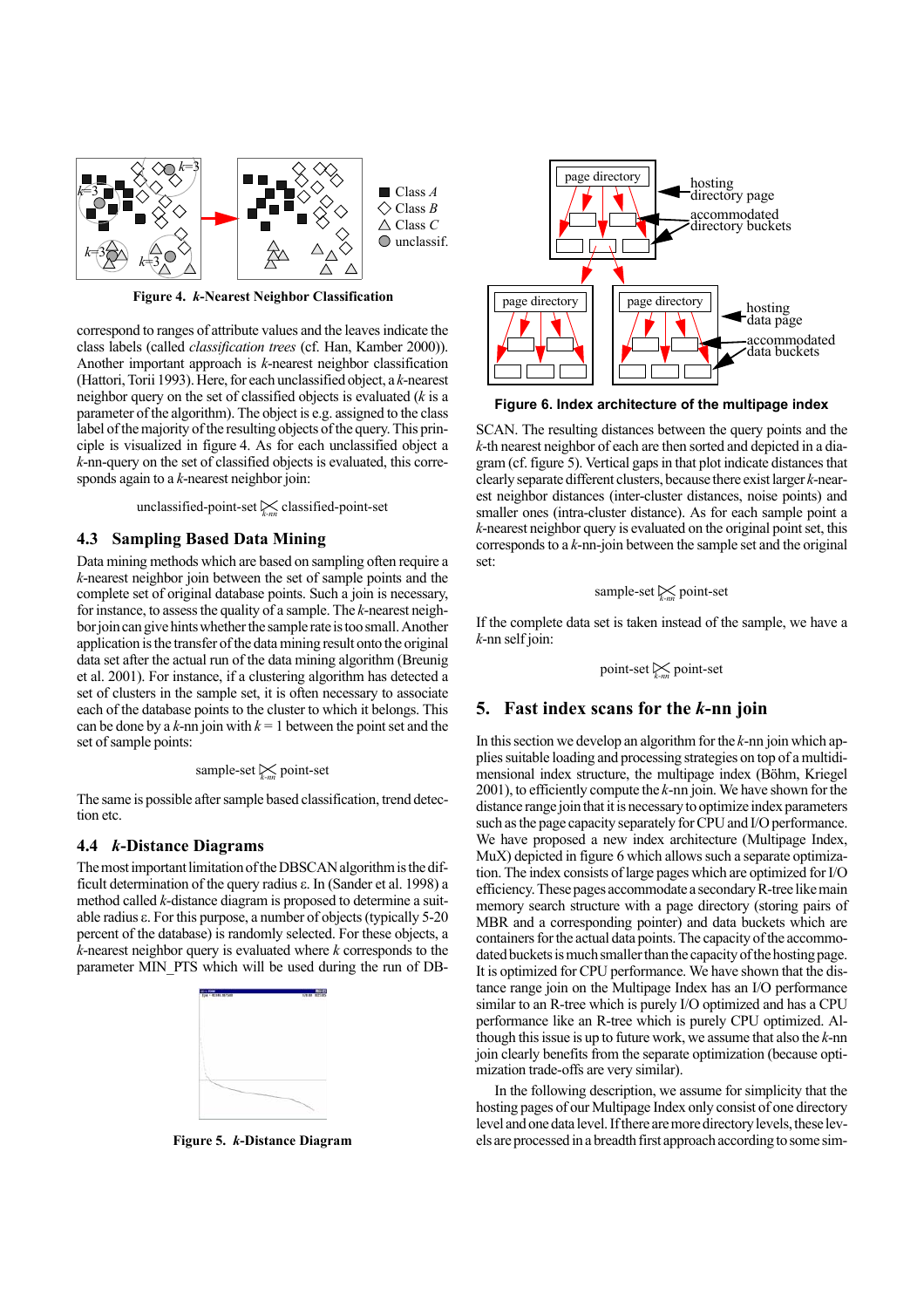

**Figure 7. The fast index scan for single range queries (l.) and for single nearest neighbor queries (r.)**

ple strategy, because most cost arise in the data level. Therefore, our strategies focus on the last level.

### **5.1 The fast index scan**

In our previous work (Berchtold et al. 2000) we have already investigated fast index scans, however not in the context of a join operation but in the context of single similarity queries (range queries and nearest neighbor queries) which are evaluated on top of an R-tree like index structure, our IQ tree. The idea is to chain I/O operations for subsequent pages on disk. This is relatively simple for range queries: If the index is traversed breadth-first, then the complete set of required pages at the next level is exactly known in advance. Therefore, pages which have adjacent positions on disk can be immediately grouped together into a single I/O request (cf. figure 7, left side). But also pages which are not direct neighbors but only close together can be read without disk head movement. So the only task is to sort the page requests by (ascending) disk addresses before actually performing them. For nearest neighbor queries the trade-off is more complex: These are usually evaluated by the HS-algorithm (Hjaltason, Samet 1995) which has been proven to be optimal, w.r.t. the *number* of accessed pages. Although the algorithm loses its optimality by I/O chaining of page requests, it pays off to chain pages together which have a low probability of being pruned before their actual request is due. We have proposed a stochastical model to estimate the probability of a page to be required for a given nearest neighbor query. Based on this model we can estimate the cost for various chained and unchained I/O requests and thus optimize the I/O operations (cf. figure 7, right side).

Take a closer look at the trade-off which is exploited in our optimization: If we apply no I/O chaining or overcautious I/O chaining, then the *number* of processed pages is optimal or close to optimal but due to heavy disk head movements these accesses are very expensive. If considerable parts of the data set are needed to answer the query, the index can be outperformed by the sequential scan. In contrast, if too many pages are chained together, many pages are processed unnecessarily before the nearest neighbor is found. If only a few pages are needed to answer a query, I/O chaining should be carefully applied, and the index should be traversed in the classical way of the HS algorithm. Our probability estimation grasps this rule of thumb with many gradations between the two extremes.

### **5.2 Optimization goals of the nearest neighbor join**

Shortly speaking, the trade-off of the nearest neighbor search is between (1) getting the nearest neighbor *early* and (2) limiting the cost for the single I/O operations. In this section, we will describe a similar trade-off in the *k*-nearest neighbor join. One important goal of the algorithm is to get a good approximation of the nearest neighbor (i.e. a point which is not necessarily *the* nearest neighbor but a point which is not much worse than the nearest neighbor) for each of these active queries as early as possible. With a good conservative approximation of the *nearest neighbor distance*, we can even abstain from our probability model of the previous paragraph and handle nearest neighbor queries furtheron like range queries. Only few pages are processed too much.

In contrast to single similarity queries, the seek cost do not play an important role in our join algorithm because our special index structure, MuX, is optimized for disk I/O. Our second aspect, however, is the CPU performance which is negligible for single similarity queries but not for join queries. From the CPU point of view, it is not a good strategy to load a page and immediately process it (i.e. join it with all pages which are already in main memory, which is usually done for join queries with a range query predicate). Instead, the page should be paired only with those pages for which one of the following conditions holds:

- It is probable that this pair leads to a considerable reduction of some nearest neighbor distance
- It is improbable that the corresponding mate page will receive any improvements of its nearest neighbor distance in future

While the first condition seems to be obvious, the second condition is also important because it ensures that unavoidable workloads are done before other workloads which are avoidable. The cache is primarily loaded with those pages of which it is most unclear whether or not they will be needed in future.

#### **5.3 Basic algorithm**

For the *k*-nn join  $R \not\gtrsim S$ , we denote the data set *R* for each point of which the nearest neighbors are searched as the outer point set. Consequently, *S* is the inner point set. As in (Böhm, Kriegel 2001) we process the hosting pages of *R* and *S* in two nested loops (obviously, this is not a *nested loop join*). Each hosting page of the outer set *R* is accessed exactly once. The principle of the nearest neighbor join is illustrated in figure 8. A hosting page  $PR_1$  of the outer set with 4 accommodated buckets is depicted in the middle. For each point stored in this page, a data structure for the *k* nearest neighbors is allocated. Candidate points are maintained in these data structures until they are either discarded and replaced by new (better) candidate points or until they are *confirmed* to be the actual nearest neighbors of the corresponding point. When a candidate is *confirmed*, it is guaranteed that the database cannot contain any closer points, and the pair can be written to the output. The distance of the last (i.e. *k*-th or worst) candidate point of each *R*-point is the pruning distance: Points, accommodated buckets and hosting pages beyond that pruning distance need not to be considered. The pruning distance of a *bucket* is the *maximum* pruning distance of all points stored in this bucket, i.e. all *S*-buckets which have a distance from a given *R*-bucket that exceeds the pruning distance of the *R*-bucket, can be safely neglected as join-partners of that *R*-bucket. Similarly, the pruning distance of a *page* is the maximum pruning distance of all accommodated buckets.

In contrast to conventional join methods we reserve only one cache page for the outer set  $R$  which is read exactly once. The remaining cache pages are used for the inner set *S*. For other join predicates (e.g. relational predicates or a distance range predicate), a strategy which caches more pages of the outer set is beneficial for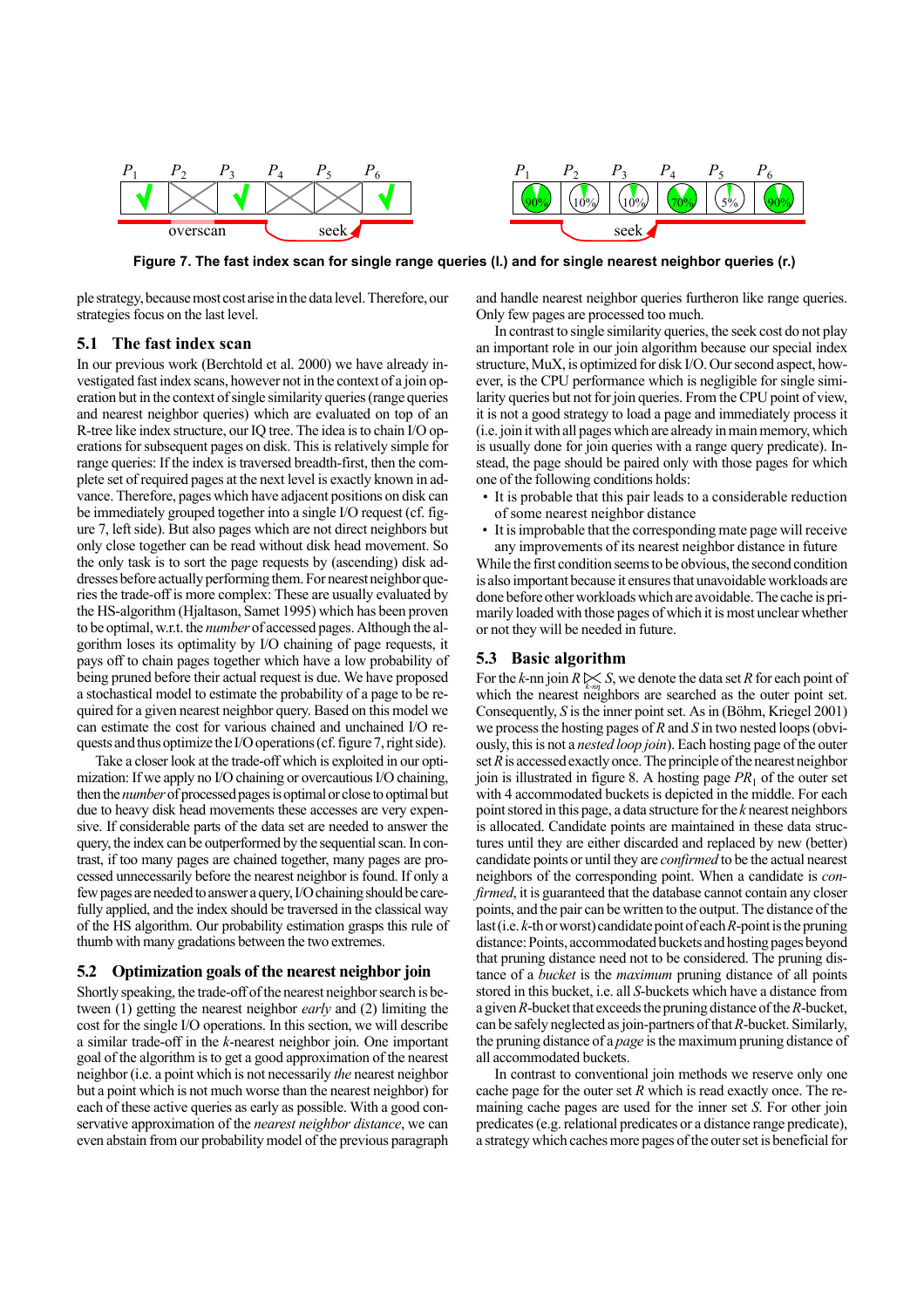I/O processing (the inner set is scanned fewer times) while the CPU performance is not affected by the caching strategy. For the *k*-nn join predicate, the cache strategy affects both I/O *and* CPU performance. It is important that for each considered point of *R* good candidates (i.e. near neighbors, not necessarily the nearest neighbors) are found as early as possible. This is more likely when reserving more cache for the inner set *S*. The basic algorithm for the *k*-nn join is given below.

|    | <b>foreach</b> $PR$ of $R$ do                                                                  |
|----|------------------------------------------------------------------------------------------------|
| 2  | <i>cand</i> : PQUEUE [  <i>PR</i>  , <i>k</i> ] of point := { $\perp$ , $\perp$ ,, $\perp$ } ; |
| 3  | <b>foreach</b> <i>PS</i> of <i>S</i> <b>do</b> <i>PS</i> .done := false :                      |
| 4  | while $\exists$ <i>i</i> such that <i>cand</i> [ <i>i</i> ] is not confirmed <b>do</b>         |
| -5 | while $\exists$ empty cache frame $\wedge$                                                     |
| 6  | $\exists PS$ with $(\neg PS$ done $\land \neg$ IsPruned( <i>PS</i> )) do                       |
| -7 | apply <i>loading strategy</i> if more than 1 PS exist                                          |
| 8  | load $PS$ to cache:                                                                            |
| 9  | $PS$ done := true :                                                                            |
| 10 | apply <i>processing strategy</i> to select a bucket pair;                                      |
| 11 | process bucket pair;                                                                           |
|    |                                                                                                |

A short explanation: (1) Iterates over all hosting pages *PR* of the outer point set *R* which are accessed in an arbitrary order. For each point in *PR*, an array for the *k* nearest neighbors (and the corresponding candidates) is allocated and initialized with empty pointers in line (2). In this array, the algorithm stores candidates which may be replaced by other candidates until the candidates are *confirmed*. A candidate is confirmed if no unprocessed hosting page or accommodated bucket exists which is closer to the corresponding *R*-point than the candidate. Consequently, the loop (4) iterates until all candidates are confirmed. In lines 5-9, empty cache pages are filled with hosting pages from *S* whenever this is possible. This happens at the beginning of processing and whenever pages are discarded because they are either processed or pruned for all *R*-points. The decision which hosting page to load next is implemented in the so-called loading strategy which is described in section 5.4. Note that the actual page access can also be done asynchronously in a multithreaded environment. After that, we have the accommodated buckets of one hosting *R*-page and of several hosting *S*-pages in the main memory. In lines 10-11, one pair of such buckets is chosen and processed. For choosing, our algorithm applies a so-called *processing strategy* which is described in section 5.5. During processing, the algorithm tests whether points of the current *S*-bucket are closer to any point of the current *R*-buck-



**Figure 8.** *k-nn* **join on the multipage index (here** *k***=1)**

et than the corresponding candidates are. If so, the candidate array is updated (not depicted in our algorithm) and the pruning distances are also changed. Therefore, the current *R*-bucket can safely prune some of the *S*-buckets that formerly were considered join partners.

### **5.4 Loading strategy**

In conventional similarity search where the nearest neighbor is searched only for one query point, it can be proven that the optimal strategy is to access the pages in the order of increasing distance from the query point (Berchtold et al. 1997). For our *k*-nn *join*, we are simultaneously processing nearest neighbor queries for all points stored in a hosting page. To exclude as many hosting pages and accommodated buckets of *S* from being join partners of one of these simultaneous queries, it is necessary to decrease all pruning distances as early as possible. The problem we are addressing now is, what page should be accessed next in lines 5-9 to achieve this goal.

Obviously, if we consider the complete set of points in the current hosting page *PR* to assess the quality of an unloaded hosting page *PS*, the effort for the optimization of the loading strategy would be too high. Therefore, we do not use the complete set of points but rather the accommodated buckets: the pruning distances of the accommodated buckets have to decrease as fast as possible.

In order for a page *PS* to be good, this page must have the power of *considerably improving* the pruning distance of at least one of the buckets *BR* of the current page *PR*. Basically there can be two obstacles that can prevent a pair of such a page *PS* and a bucket *BR* from having a high improvement power: (1) the distance (mindist) between this page-bucket pair is large, and (2) the bucket *BR* has *already* a small pruning distance. Condition (1) corresponds to the well-known strategy of accessing pages in the order of increasing distance to the query point. Condition (2), however, intends to avoid that the same bucket *BR* is repeatedly processed before another bucket *BR*' has reached a reasonable pruning distance (having such buckets *BR*' in the system causes much avoidable effort).

Therefore, the *quality* Q(*PS*) of a hosting page *PS* of the inner set *S* is not only measured in terms of the distance to the current buckets but the distances are also related to the current pruning distance of the buckets:

$$
Q(PS) = \max_{BR \in PR} \left\{ \frac{\text{prunedist}(BR)}{\text{mindist}(PS, BR)} \right\}
$$
(3)

Our *loading strategy* applied in line (7) is to access the hosting pages *PS* in the order of decreasing quality Q(*PS*), i.e. we always access the unprocessed page with the highest quality.

### **5.5 Processing strategy**

The processing strategy is applied in line (10). It addresses the question in what order the accommodated buckets of *R* and *S* that have been loaded into the cache should be processed (joined by an in-memory join algorithm). The typical situation found at line (10) is that we have the accommodated buckets of *one* hosting page of *R* and the accommodated buckets of *several* hosting pages of *S* in the cache. Our algorithm has to select a pair of such buckets (*BR*,*BS*) which has a high quality, i.e. a high potential of improving the pruning distance of *BR*. Similarly to the quality Q(*PS*) of a page developed in section 5.4, the quality Q(*BR,BS*) of a bucket pair rewards a small distance and punishes a small pruning distance: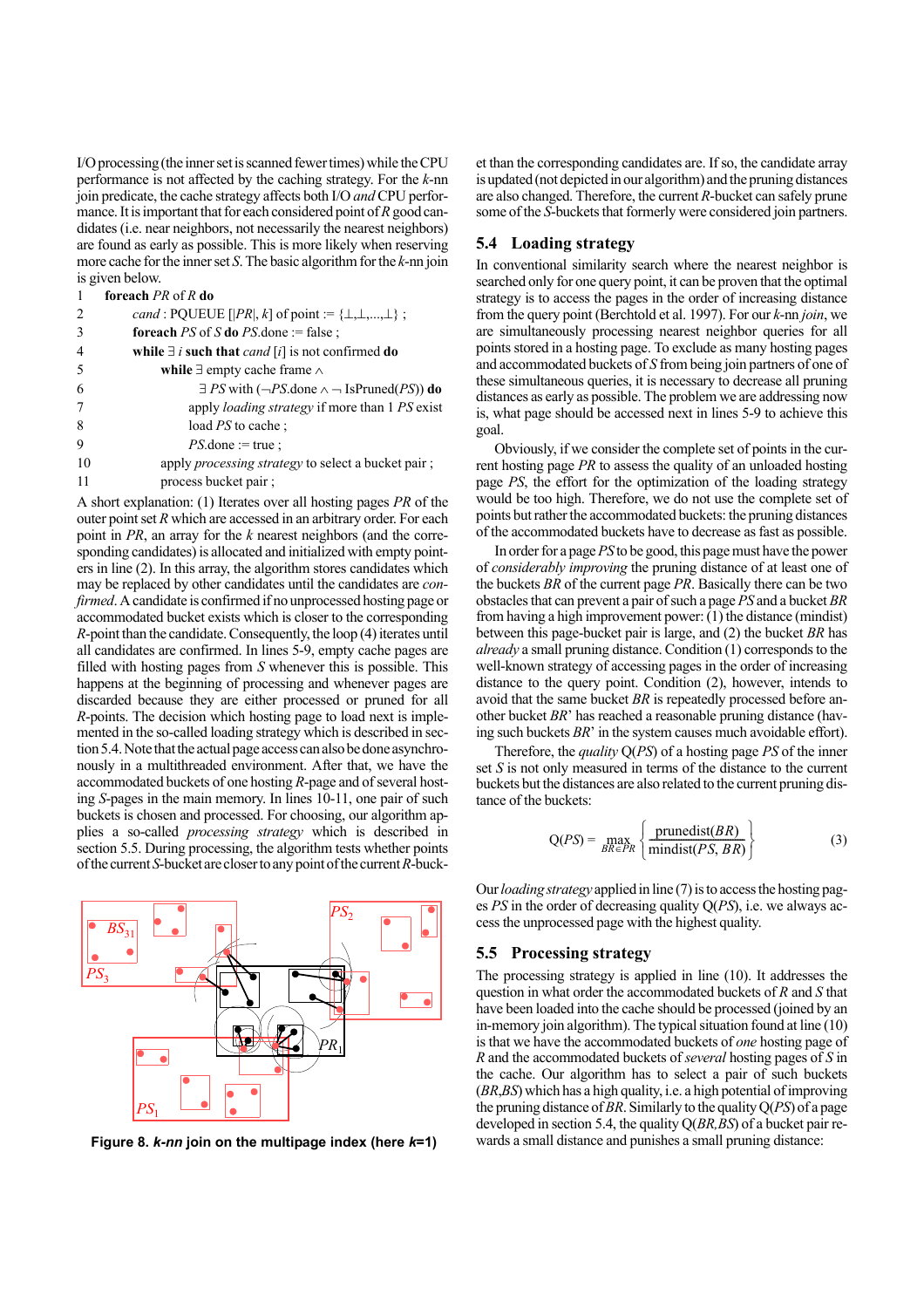

**Figure 9. Structure of a fractionated pqueue**

$$
Q(BR, BS) = \frac{\text{prunedist}(BR)}{\text{mindist}(BS, BR)}\tag{4}
$$

We process the bucket pairs in the order of decreasing quality. Note that we do not have to redetermine the quality of every bucket pair each time our algorithm runs into line (10) which would be prohibitively costly. To avoid this problem, we organize our current bucket pairs in a tailor-made data structure, a fractionated pqueue (half sorted tree). By *fractionated* we mean a pqueue of pqueues, as depicted in figure 9. Note that this tailor-cut structure allows efficiently (1) to determine the pair with maximum quality, (2) to insert a new pair, and in particular  $(3)$  to update the prunedist of  $BR<sub>i</sub>$  which affects the quality of a large number of pairs.

Processing bucket pairs with a high quality is highly important at an early stage of processing until all *R*-buckets have a sufficient pruning distance. Later, the improvement power of the pairs does not differ very much and a new aspect comes into operation: The pairs should be processed such that one of the hosting *S* pages in the cache can be replaced as soon as possible by a new page. Therefore, our processing strategy switches into a new mode if the last *c* (given parameter) processing steps did not lead to a considerable improvement of any pruning distance. The new mode is to select one hosting *S-*page *PS* in the cache and to process all pairs where one of the buckets *BS* accommodated by *PS* appears. We select that



**Figure 10. Varying k for 8-dimensional uniform data**

hosting page *PS* with the fewest active pairs (i.e. the hosting page that causes least effort).

## **6. Experimental evaluation**

#### **6.1 Join algorithm and strategies**

We implemented the k-nearest neighbor join algorithm, as described in the previous section, based on the original source code of the Multipage Index Join (Böhm, Kriegel 2001) and performed an experimental evaluation using artificial and real data sets of varying size and dimension. We compared the performance of our technique with the nested block loop join (which basically is a sequential scan optimized for the *k*-nn case) and the *k*-nn algorithm by Hjaltason and Samet (1995) as a conventional, non-join technique.

All our experiments were carried out under Windows NT4.0 SP6 on Fujitsu-Siemens Celsius 400 machines equipped with a Pentium III 700 MHz processor and at least 128 MB main memory. The installed disk device was a Seagate ST310212A with a sustained transfer rate of about 9 MB/s and an average read access time of 8.9 ms with an average latency time of 5.6 ms.

We used synthetic as well as real data. The synthetic data sets consisted of 4, 6 and 8 dimensions and contained from 10,000 to 160,000 uniformly distributed points in the unit hypercube. Our real-world data sets are a CAD database with 16-dimensional feature vectors extracted from CAD parts and a 9-dimensional set of weather data. We allowed about 20% of the database size as cache resp. buffer for either technique and included the index creation time for our *k*-nn join and the hs-algorithm, while the nested block loop join (nblj) does not need any preconstructed index.

The Euclidean distance was used to determine the k-nearest neighbor distance. In order to show the effects of varying the neighboring parameter k we include figure 10 with varying k (from 4-nn to 10-nn) while all other charts show results for the case of the 4-nearest neighbors. In figure 10 we can see, that except for the nested block loop join all techniques perform better for a smaller number of nearest neighbors and the hs-algorithm starts to perform worse than the nblj if more than 4 nearest neighbors are requested. This is a well known fact for high dimensional data as the pruning power of the directory pages deteriotates quickly with increasing dimension and parameter k. This is also true, but far less dramatic for the *k*-nn join because of the use of much smaller buckets which still perserve pruning power for higher dimensions and parameters k. The size of the database used for these experiments was 80,000 points.

The three charts in figure 11 show the results (from left to right) for the hs-algorithm, our *k*-nn join and the nblj for the 8-dimensional uniform data set for varying size of the database. The total elapsed time consists of the CPU-time and the I/O-time. We can observe that the hs-algorithm (despite using large block sizes for optimization) is clearly I/O bound while the nested block loop join is clearly CPU bound. Our *k*-nn join has a somewhat higher CPU cost than the hs-algorithm, but significantly less than the nblj while it produces almost as little I/O as nblj and as a result clearly outperforms both, the hs-algorithm and the nblj. This balance between CPU and I/O cost follows the idea of MuX to optimize CPU and I/O cost independently. For our artificial data the speed-up factor of the *k*-nn join over the hs-algorithm is 37.5 for the small point set (10,000 points) and 9.8 for the large point set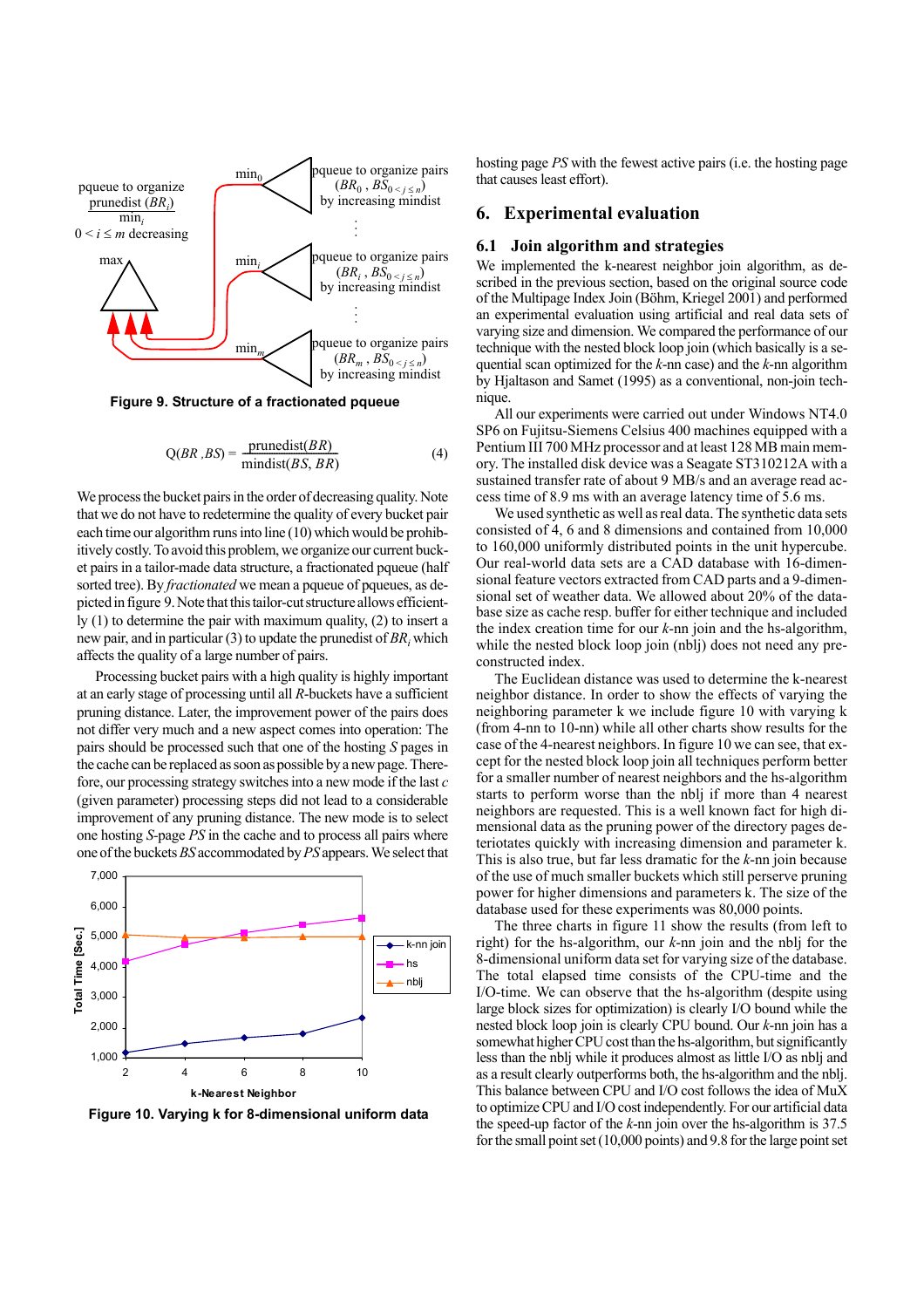(160,000 points), while compared to the nblj the speed-up factor increases from 7.1 to 19.4. We can also see, that the simple, but optimized nested block loop join outperforms the hs-algorithm for smaller database sizes because of its high I/O cost.

One interesting effect is, that our MUX-algorithm for *k*-nn joins is able to prune more and more bucket pairs with increasing size of the database i.e. the percentage of bucket pairs that can be excluded during processing increases with increasing database size.We can see this effect in figure 12. Obviously, the *k*-nn join scales much better with increasing size of the database than the other two techniques.



**Figure 12. Pruning of bucket pairs for the** *k-nn* **join**







**Figure 14. Results for 16-dimensional CAD data**

Figure 13 shows the results for the 9-dimensional weather data. The maximum speed-up of the *k*-nn join compared to the hs-algorithm is 28 and the maximum speed-up compared to the nested block loop join is 17. For small database sizes, the nested block loop join outperforms the hs-algorithm which might be due to the cache/buffer and I/O configuration used. Again, as with the artificial data, the *k*-nn join clearly outperforms the other techniques and scales well with the size of the database.

Figure 14 shows the results for the 16-dimensional CAD data. Even for this high dimension of the data space and the poor clustering property of the CAD data set, the *k*-nn join still reaches a speed-up factor of 1.3 for the 80,000 point set (with increasing tendency for growing database sizes) compared to the nested block loop join (which basically is a sequential scan optimized for the *k*-nn case). The speed-up factor of the *k*-nn join over the hs-algorithm is greater than 3.

### **6.2 Integration into KDD methods**

We implemented a *k*-Means clustering algorithm and a *k*-Nearest Neighbor classification algorithm in both versions traditionally with single similarity queries (nearest neighbor queries) as well as on top of our new database primitive, the similarity join. The competitive technique, the evaluation on top of single similarity queries, was also supported by the same index structure which is traversed using a variation of the nearest neighbor algorithm by (Hjaltason, Samet 1995) which has been shown in (Berchtold et al. 1997) to yield an optimal number of page accesses.



**Figure 11. Total time, CPU-time and I/O-time for hs,** *k-nn* **join and nblj for varying size of the database**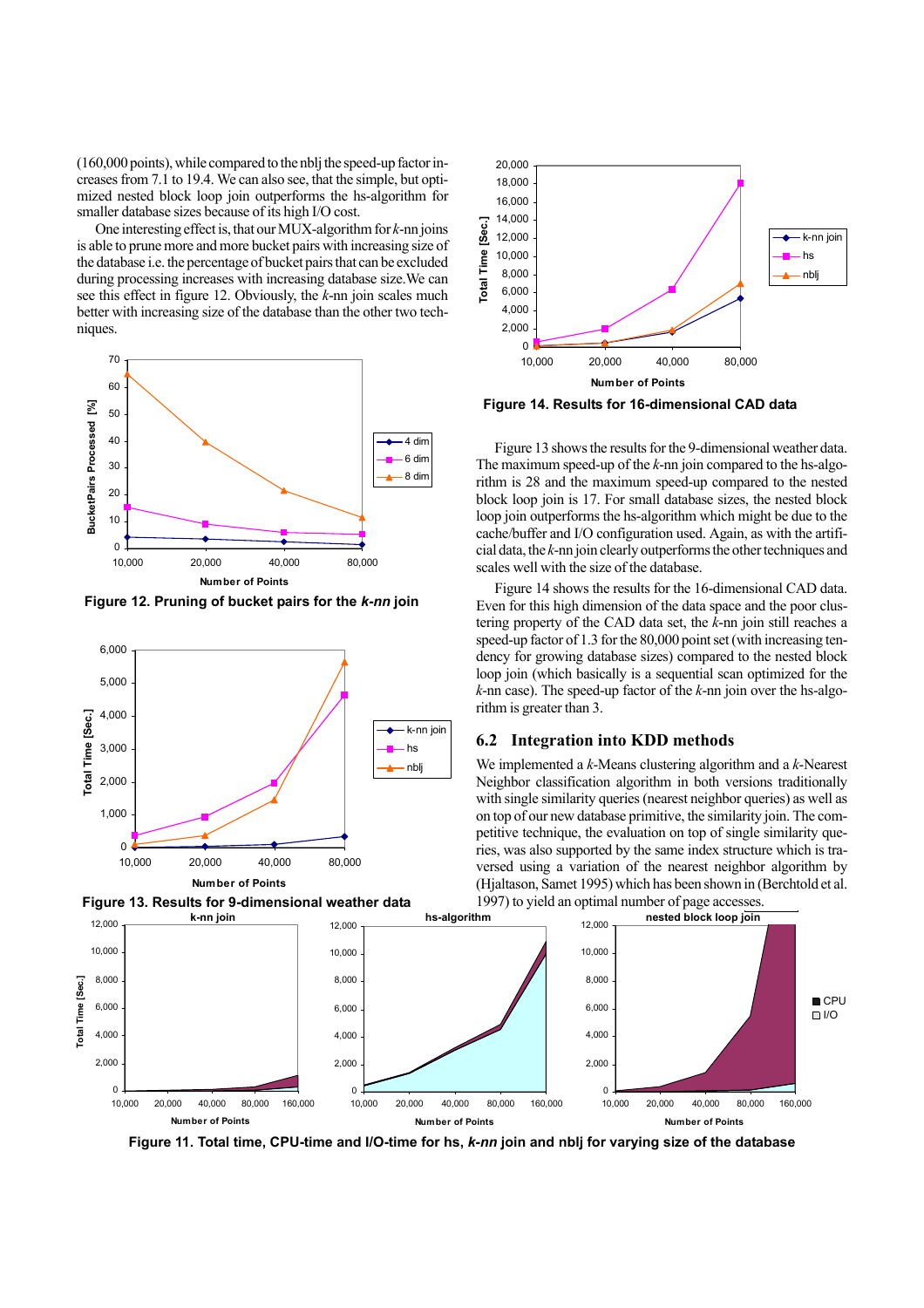



We allowed about 20% of the database size as cache or buffer for either technique and included the index creation time for our k-nn join and the hs-algorithm. We used large data sets from various application domains, in particular:

- 5-dimensional feature vectors from earth observation. These data sets have been generated from the well known SE-QUOIA benchmark
- 9-dimensional feature vectors from a meteorology application as in section 6.1
- 16-dimensional feature vectors from a similarity search system for CAD parts as in section 6.1
- 20-dimensional data from astronomy observations
- 64-dimensional feature vectors from a color image database (color histograms)

In our first set of experiments, we tested the *k*-nearest neighbor classification method where we varied the number of training objects (cf. figure 15) as well as the number of objects which have to be classified (cf. figure 16). The superiority of our new method becomes immediately clear from both experiments. The improvement factor over the simple *k-*NN approach is high over all measured scales. It even improves for an increasing number of training objects or classified objects, respectively, and reaches a final factor of 9.1 in figure 15 (factor 2.0 in figure 16).

Figure 17 varies over our various data sets and shows that the improvement factor also grows with increasing data space dimension. Our new database primitive outperforms the well-known approach by factors starting with 1.8 at the 5-dimensional space up to 3.2 at the 64-dimensional space.

In our last experiment, depicted in figure 18, we tested the *k*-nearest neighbor clustering method. In the depicted experiment, we varied the number of clusters to be searched. Again, the improvement factor grows from 1.4 for the smallest number of clusters to 5.1 for our largest number of clusters.





# **7. Conclusions**

In this paper, we have proposed an algorithm to efficiently compute the *k*-nearest neighbor join, a new kind of similarity join. In contrast to other types of similarity joins such as the distance range join, the *k*-distance join (*k*-closest pair query) and the incremental distance join, our new *k*-nn join combines each point of a point set *R* with its *k* nearest neighbors in another point set *S*. We have seen that the *k*-nn join can be a powerful database primitive which allows the efficient implementation of numerous methods of knowledge discovery and data mining such as classification, clustering, data cleansing, and postprocessing. Our algorithm for the efficient computation of the *k*-nn join uses the Multipage Index (MuX), a specialized index structure for similarity join processing and applies matching loading and processing strategies in order to reduce both CPU and I/O cost. Our experimental evaluation proves high performance gains compared to conventional methods.

### **References**

Ankerst M., Breunig M. M., Kriegel H.-P., Sander J.: *OPTICS: Ordering Points To Identify the Clustering Structure*, ACM SIGMOD Int. Conf. on Management of Data, 1999.

Agrawal R., Lin K., Sawhney H., Shim K.: *Fast Similarity Search in the Presence of Noise, Scaling, and Translation in Time-Series Databases*, Int. Conf on Very Large Data Bases (VLDB), 1995.

Brachmann R., Anand T.: *The Process of Knowledge Discovery in Databases,* in: Fayyad et al.: *Advances in Knowledge Discovery and Data Mining*, AAAI Press, 1996.

Böhm C., Braunmüller B., Breunig M. M., Kriegel H.-P.: *Fast Clustering Based on High-Dimensional Similarity Joins*, Int. Conf. on Information Knowledge Management (CIKM), 2000.